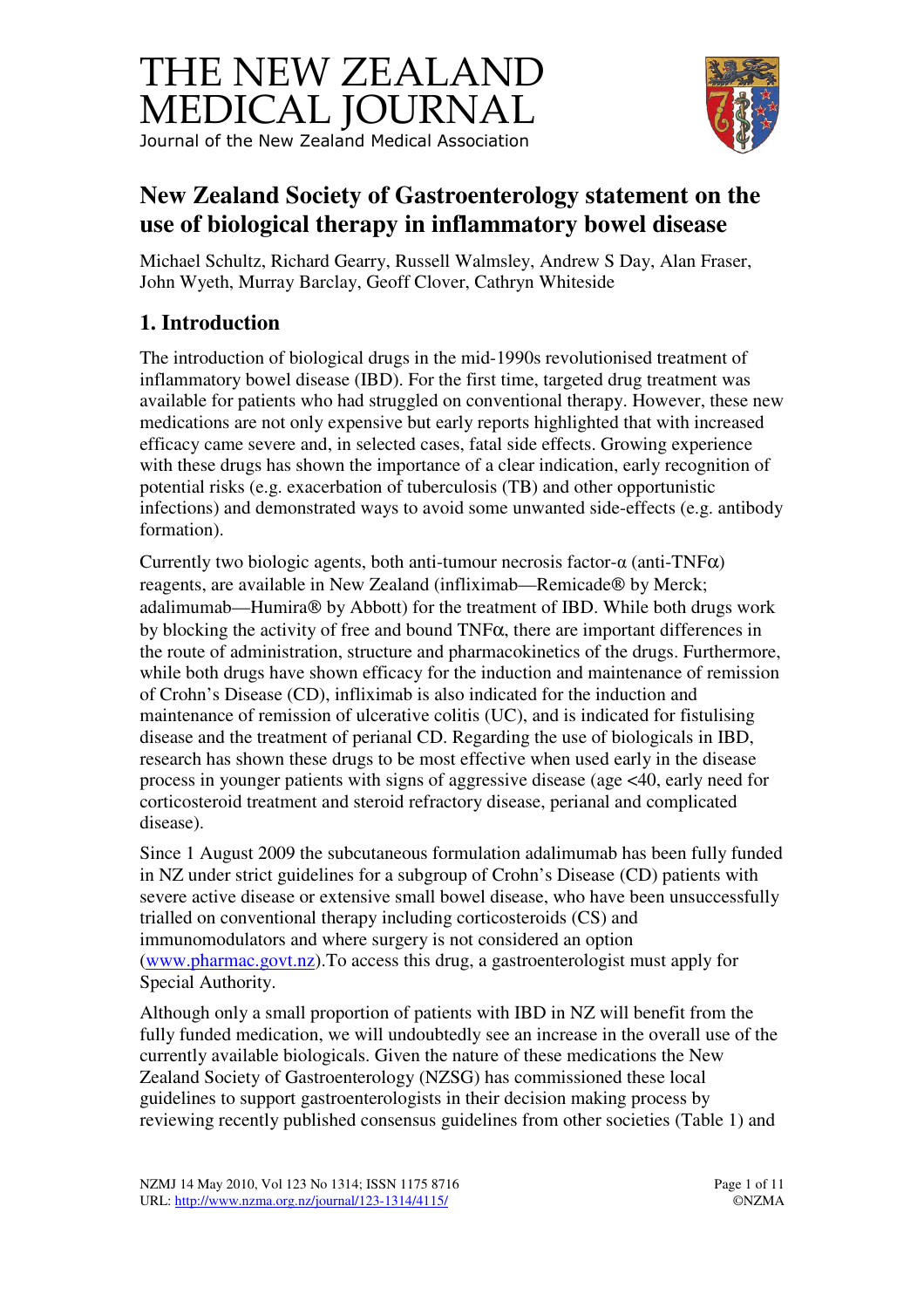adapting these to the special funding situation and availability issues in NZ. These guidelines do not replace individual risk-benefit decisions for each patient and while gastroenterologists should prescribe these agents, the decision to introduce biological therapy should ideally arise from a multidisciplinary consensus including gastroenterological, surgical and pharmacy colleagues.

| <b>Society</b>                          | <b>Guideline</b>                                                | Year   |
|-----------------------------------------|-----------------------------------------------------------------|--------|
| European Crohn's & Colitis Organisation | The London Position Statement of the World Congress of          | 2010   |
| (ECCO)                                  | Gastroenterology on Biological Therapy for IBD with the         | (in    |
|                                         | European Crohn's and Colitis Foundation                         | press) |
| World Gastroenterology Organisation     | World Gastroenterology Organisation Practice Guidelines for the | 2009   |
| (WGO)                                   | diagnosis and Management of IBD in $20101$                      |        |
| European Crohn's & Colitis Organisation | European evidence-based consensus on the prevention, diagnosis  | 2009   |
| (ECCO)                                  | and management of opportunistic infections in Inflammatory      |        |
|                                         | Bowel Disease <sup>2</sup>                                      |        |
| Asian Pacific Association of            | Management consensus of Inflammatory Bowel Disease for the      | 2006   |
| Gastroenterology                        | Asia-Pacific region <sup>3</sup>                                |        |
| IBDnet.ch (Switzerland)                 | $TNF-\alpha$ blockers in Inflammatory Bowel Disease: Practical  | 2009   |
|                                         | consensus and a user's guide <sup>4</sup>                       |        |
| The Cochrane Collaboration              | Tumor necrosis factor-alpha antibody for maintenance of         | 2009   |
|                                         | remission in Crohn's Disease (Review) <sup>5</sup>              |        |
| The Cochrane Collaboration              | Tumor necrosis factor-alpha antibody for induction of remission | 2004   |
|                                         | in Crohn's Disease (Review) <sup>6</sup>                        |        |
| European Crohn's & Colitis Organisation | European evidence based consensus on the diagnosis and          | 2006   |
| (ECCO)                                  | management of Crohn's Disease: current management <sup>7</sup>  |        |
| European Crohn's & Colitis Organisation | European evidence-based consensus on the management of          | 2008   |
| (ECCO)                                  | ulcerative colitis: current management <sup>8</sup>             |        |
| American Gastroenterology Association   | American Gastroenterological Association Institute Medical      | 2006   |
| (AGA)                                   | Position Statement on Corticosteroids, Immunomodulators, and    |        |
|                                         | Infliximab in Inflammatory Bowel Disease <sup>9</sup>           |        |
| Deutsche Gesellschaft für Verdauungs-   | Clinical Practice Guideline on Diagnosis and Treatment of       | 2008   |
| und Stoffwechselerkrankungen (DGVS,     | Crohn's Disease: Results of a German Evidence-based Consensus   |        |
| Germany)                                | Conference $10$                                                 |        |
| American College of Gastroenterology    | Management of Crohn's Disease in Adults <sup>11</sup>           | 2009   |
| (ACG)                                   |                                                                 |        |

**Table 1. Published guidelines on the use of biological therapies in IBD** 

## **2. Crohn's Disease**

### **2.1 Induction of remission**

**2.1.1. Luminal Crohn's disease—**In mild, predominantly small bowel disease, highdose 5-aminosalycilates (5-ASA) can be trialled but oral or intravenous corticosteroids (CS) are currently regarded as the first line treatment for induction of remission in luminal CD in adults. CS should only be used in short courses due to side effects of long term use, steroid resistance, dependence and loss of efficacy. Escalation of therapy should be considered if a patient is not steroid-free within 12-24 weeks of initiation of treatment, when multiple courses of CS are required, or where there are poor prognostic factors (Table 2). In these instances, immunomodulators (e.g. azathioprine, 6-mercaptopurine, methotrexate) should then be considered early in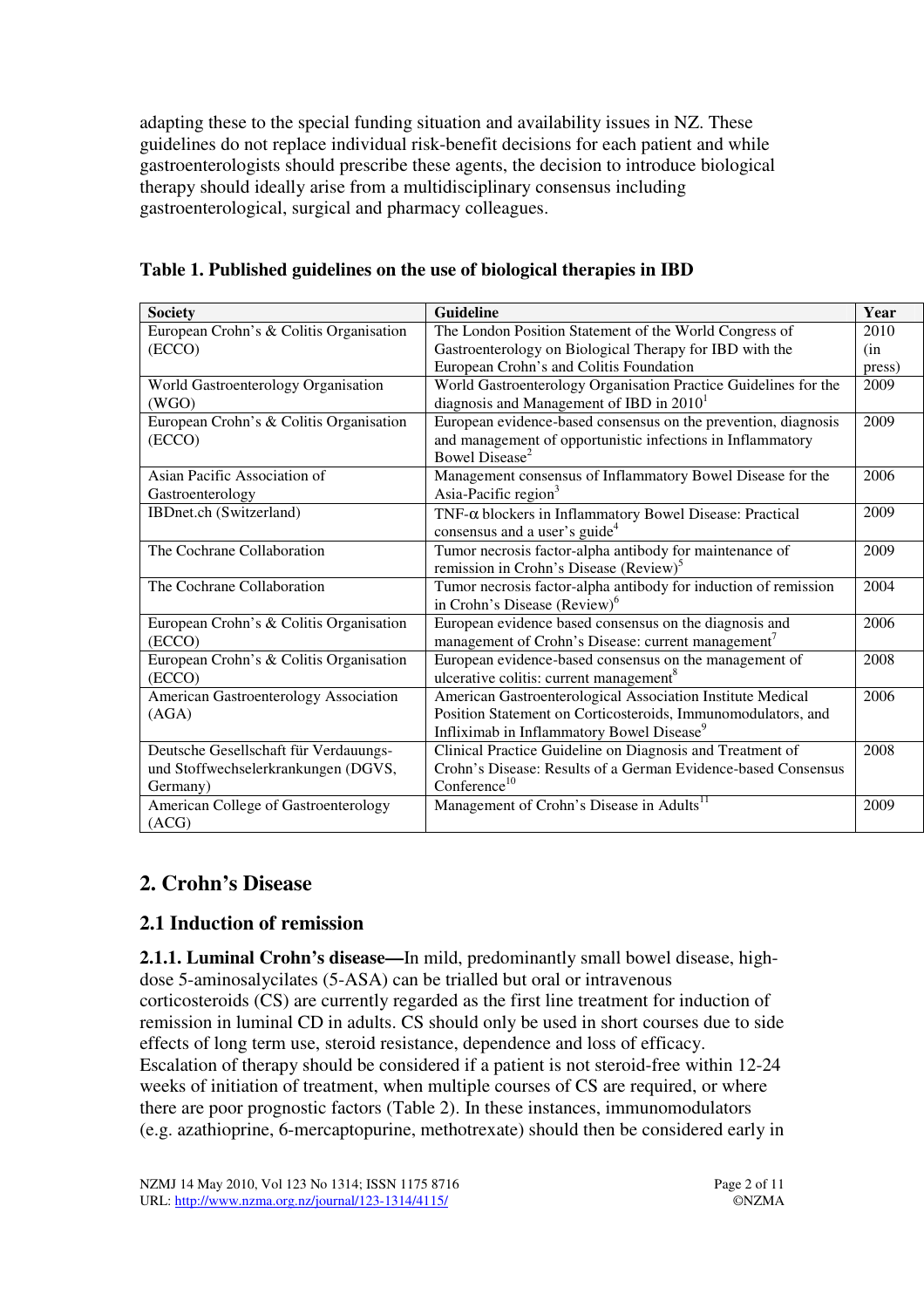the disease course, introduced overlapping with CS treatment. In addition, the detrimental effect of smoking on the course of CD, especially in the acute situation should be emphasised to all patients with CD.

### **Table 2. Prognostic Factors of Early Relapse in Crohn's Disease**

| Indications for early consideration of immunomodulators/biologicals |  |  |
|---------------------------------------------------------------------|--|--|
| Onset in younger patients (age $<$ 40)                              |  |  |
| Aggressive disease                                                  |  |  |
| Extensive small bowel involvement                                   |  |  |
| Extraintestinal involvement                                         |  |  |
| Peri-anal disease                                                   |  |  |
| Deep ulcerations on colonoscopy                                     |  |  |

Biological drugs (infliximab and adalimumab) are superior to placebo in inducing remission in patients with moderate-to-severe CD, reflected by a Crohn's Disease Activity Index (CDAI) of 220–450. The efficacy of infliximab is augmented by coprescription of immunomodulators but this has not been tested for adalimumab. However, current Pharmac criteria state that adalimumab should be used as a  $3<sup>rd</sup>$  line medication in patients who have failed CS and immunomodulators (thiopurines  $\geq 6$ ) months at ≥2.5mg/kg or within the therapeutic range for thiopurine metabolites/methotrexate 25mg/weekly parenterally or highest tolerable dose ≥4 months), and in whom surgery is clinically inappropriate. However, a commitment to maintenance treatment needs to be agreed upon with the initiation of biological therapy as intermittent application of infliximab is less efficacious and will significantly increase the risk of antibody formation. There are no data concerning episodic use of adalimumab. Prior to the initiation of biologicals, a colonoscopy or other imaging is advised as, for instance, fibrostenotic disease has a poor response to treatment and surgery needs to be considered.

**2.1.2. Fistulising (Perianal) Crohn's disease—**Fistulising and perianal disease pose a significant burden on the affected patient, have a high morbidity and result in multiple surgical interventions in many patients. Principles of treatment include draining sepsis, placement of Seton sutures for ongoing drainage, treatment with appropriate antibiotics, and optimisation of standard immunomodulator treatment, especially with thiopurines. An initial perineal MRI or Endo-Anal Ultrasound (EUA) is recommended to define the extent of disease and exclude drainable collections.

Where patients have failed standard treatment (antibiotics and/or immunomodulators) then a TNF $\alpha$  inhibitor should be used in conjunction with perianal surgery to eliminate sepsis. Currently, infliximab is the only TNF inhibitor indicated for induction of remission of perianal CD, with efficacy demonstrated from early clinical trials. Although there are some promising data for adalimumab and other biologicals (subgroup analysis of clinical trials), these have not yet been shown to be efficacious in double-blind randomised controlled trials where fistula healing has been a primary or secondary endpoint. Maintenance of healing can be achieved with either agent.

**2.1.3. Paediatric Crohn's disease—**The standard therapeutic approach to induce remission in children with CD includes exclusive enteral nutrition (EEN) or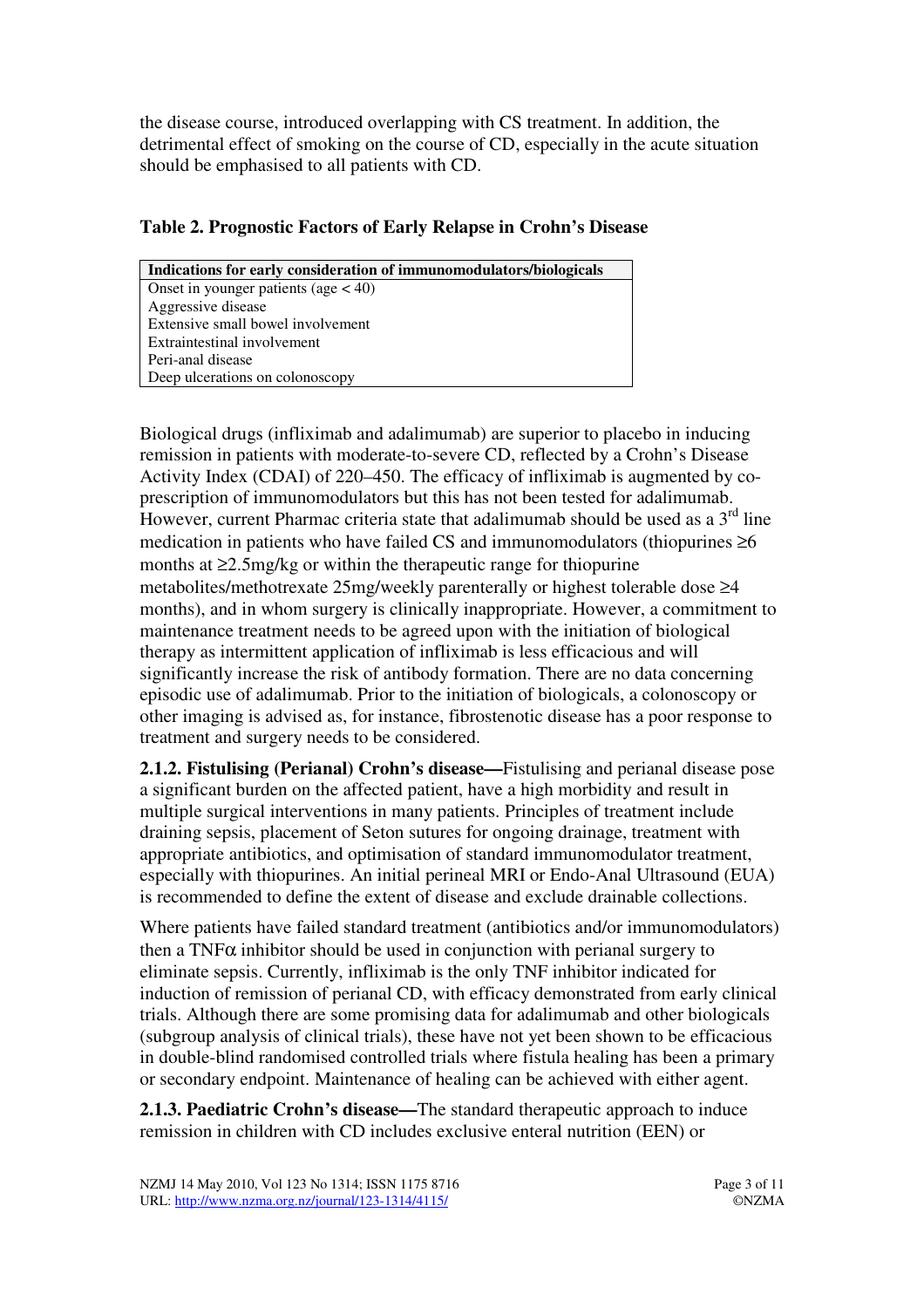corticosteroids (especially in moderate-severe disease). EEN has numerous significant advantages, including superior mucosal healing and nutritional benefits. Early use of immunomodulator therapy is clearly demonstrated to enhance disease control and growth, especially in those with moderate-to-severe disease.

TNF $\alpha$  inhibitors are indicated in moderate-to-severe paediatric CD to induce remission. A recent multicenter North American study (the REACH trial) demonstrated high response rates to induction therapy with infliximab in children with luminal or perianal disease, along with improvements in bone turnover and growth patterns<sup>12</sup>. Case series and retrospective studies also demonstrate that adalimumab is a safe and effective drug for moderate-severe CD in children. The funding guidelines for adalimumab in NZ apply to paediatric as well as adult populations.

**2.1.4. Summary of Induction Regimens for Crohn's Disease—**The standard induction regimen for infliximab involves three infusions of 5 mg/kg given intravenously over 6 weeks (weeks 0, 2 and 6) whether for luminal or fistulising disease. The standard and currently funded regimen for adalimumab involves 160mg at week 0, 80mg at week 2 and then fortnightly doses of 40mg by subcutaneous injection. Paediatric dose regimens for adalimumab can be based on an adjustment for body surface area.

## **2.2 Maintenance of Remission of Crohn's Disease**

**2.2.1. Luminal Crohn's disease—**Cessation of smoking is important in the management of maintenance of remission in CD. Corticosteroids are not appropriate as maintenance therapy in adults or children. The medication of choice to maintain remission is either azathioprine or high dose parenteral methotrexate.

Maintenance treatment with biologicals is recommended for all patients who have had a useful initial clinical response to an induction course with biologicals. Induction of remission alone, not followed by maintenance treatment, will disadvantage the patient as any future treatment with TNF $\alpha$  inhibitors will be less effective due to antibody formation. This has been shown for infliximab but there are no data concerning episodic use of adalimumab. According to the recently published SONIC trial, maintenance of remission is superior if infliximab is combined with azathioprine if patients are considered to require a second line therapy<sup>13</sup>. The findings of the recent COMMIT trial, published as abstract only suggest that at least for patients requiring prednisone, there is not a clear need for combination therapy with methotrexate. Therefore, we suggest, the decision to continue immunosuppressive therapy once a patient is stabilized on maintenance anti-TNF treatment should be individualized as current data is still uncertain on this issue. This has not been tested for other biologicals but it can be assumed that similar effects can be observed.

Clinical response will usually be defined by a fall in CDAI of more than 100 points and clinical remission is defined as a CDAI <150 for clinical trials. However, useful clinical responses can be achieved with biological agents without fulfilling these strict criteria. This is reflected in the current Pharmac criteria i.e remission does not need to be achieved to justify maintenance treatment with adalimumab if overall the patient condition has been enhanced after 3 months of treatment. For patients with peri-anal disease, previous colectomy or multiple previous bowel resections, the clinical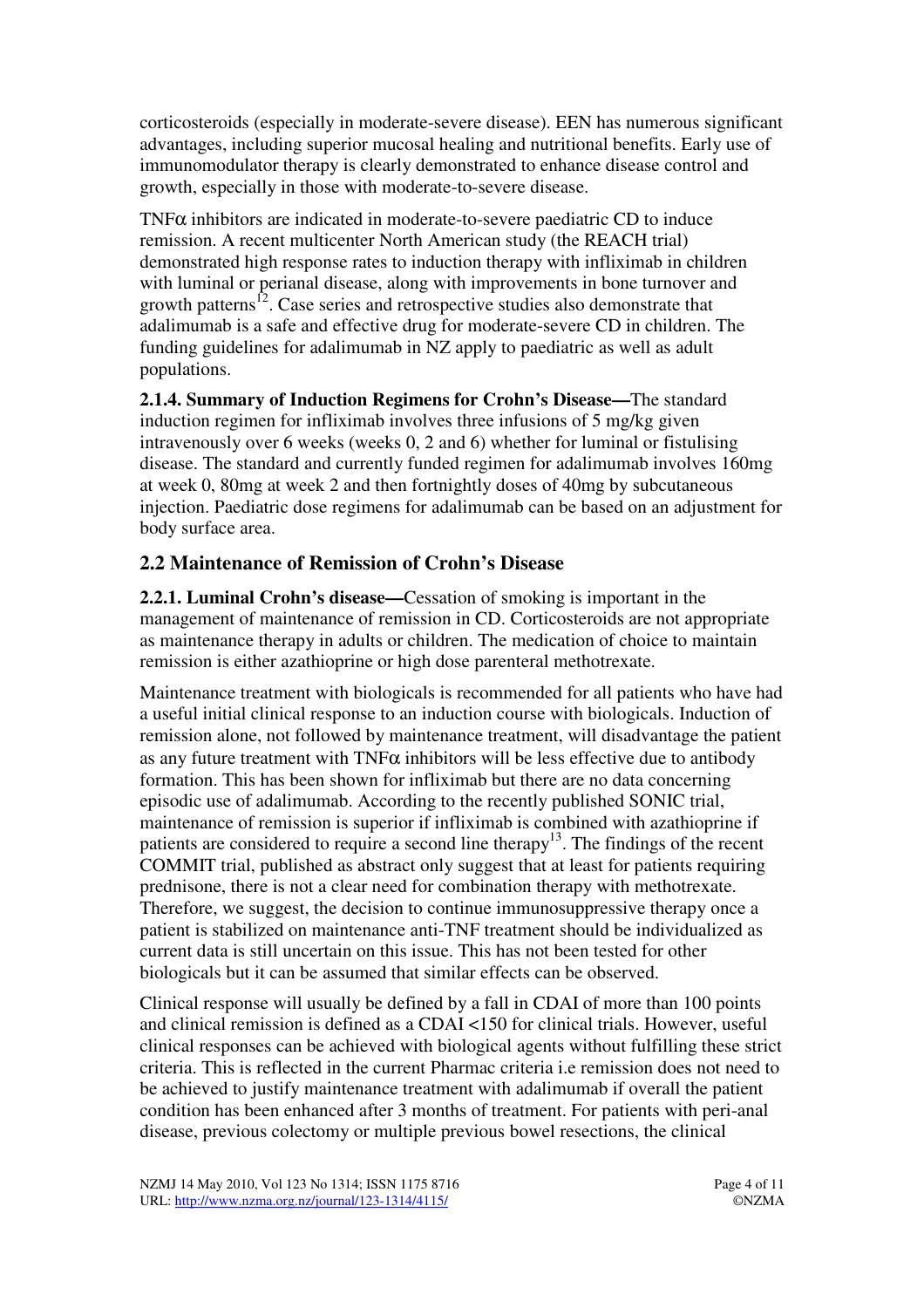response solely depends on clinical parameters as a CDAI cannot be reliably calculated. Treatment with infliximab should be continued at 5mg/kg every 8 weeks. Treatment with adalimumab should be continued at 40mg every 2 weeks.

The introduction of biologicals solely for maintenance purposes is not funded by Pharmac and in contrast to the Pharmac guidelines, biologicals for maintenance treatment may need to be introduced before immunomodulator treatment has been given a reasonable trial (3-4 months for azathioprine) if there are poor prognostic factors such as young age at disease onset, extensive disease (combined small bowel and colonic disease or fistulising disease), early need for corticosteroids and failure to respond or early relapse (see also 2.1.1).

The appropriate duration of treatment with infliximab or adalimumab is uncertain due to lack of long-term data. Clinical trial data suggests continuation of efficacy for 3 years although the dose may need to be increased in a proportion of patients. Planned discontinuation after a certain period in remission is a possible strategy but recommendations need to await more clinical data. Increasingly, the decision to stop treatment is becoming dependent on showing absence of inflammation endoscopically and by small bowel imaging.

**2.2.2. Perianal Crohn's disease—**In contrast to luminal disease where duration of maintenance treatment with a biological is ill defined, in peri-anal and fistulising disease MRI scanning or EUA (to document extent of healing) can be utilised as a guide to the length of biologic therapy. In this situation, complete healing of the fistula tract is the optimal endpoint. There is some evidence to support a strategy of continuing biologicals for 3-6 months after MRI evidence of healing of fistula. Both infliximab and adalimumab have been demonstrated to be effective at maintaining fistula closure but neither are funded in NZ for this indication.

**2.2.3. Paediatric Crohn's disease—**Along with monitoring of growth and development, the maintenance of remission is an important aspect of the management of paediatric CD. Immunomodulating drugs, especially when introduced early, have significant benefits. Biologics are indicated for the maintenance of remission in children with moderate—severe Crohn's disease as in adult disease. The recent REACH study showed eight weekly maintenance therapy with infliximab to be superior to 12 weekly infusions in children<sup>12</sup>. A recently published multicentre retrospective evaluation of adalimumab (RESEAT) in children demonstrated benefits in maintenance of remission to 12 months $^{14}$ .

#### **2.2.4. Summary of maintenance regimens for Crohn's Disease—**

Immunomodulators are the treatment of choice for maintenance of CD. However, with the introduction of biologicals to induce remission, a commitment for maintenance therapy with these agents should be made. Adalimumab is currently funded for maintenance at a dose rate of 40mg fortnightly. Evidence exists also for infliximab at 5mg/kg bodyweight eight weekly.

*2.2.4.1—Post surgical maintenance—*Treatment should be considered immediately after surgery and should not be delayed until clinical signs of recurrence are present. Evidence exists for the roles of antibiotics (3 months of metronidazole) and immunomodulators (azathioprine) in the maintenance of surgically-induced remission, with reduction in recurrence of disease. Biologics may be considered if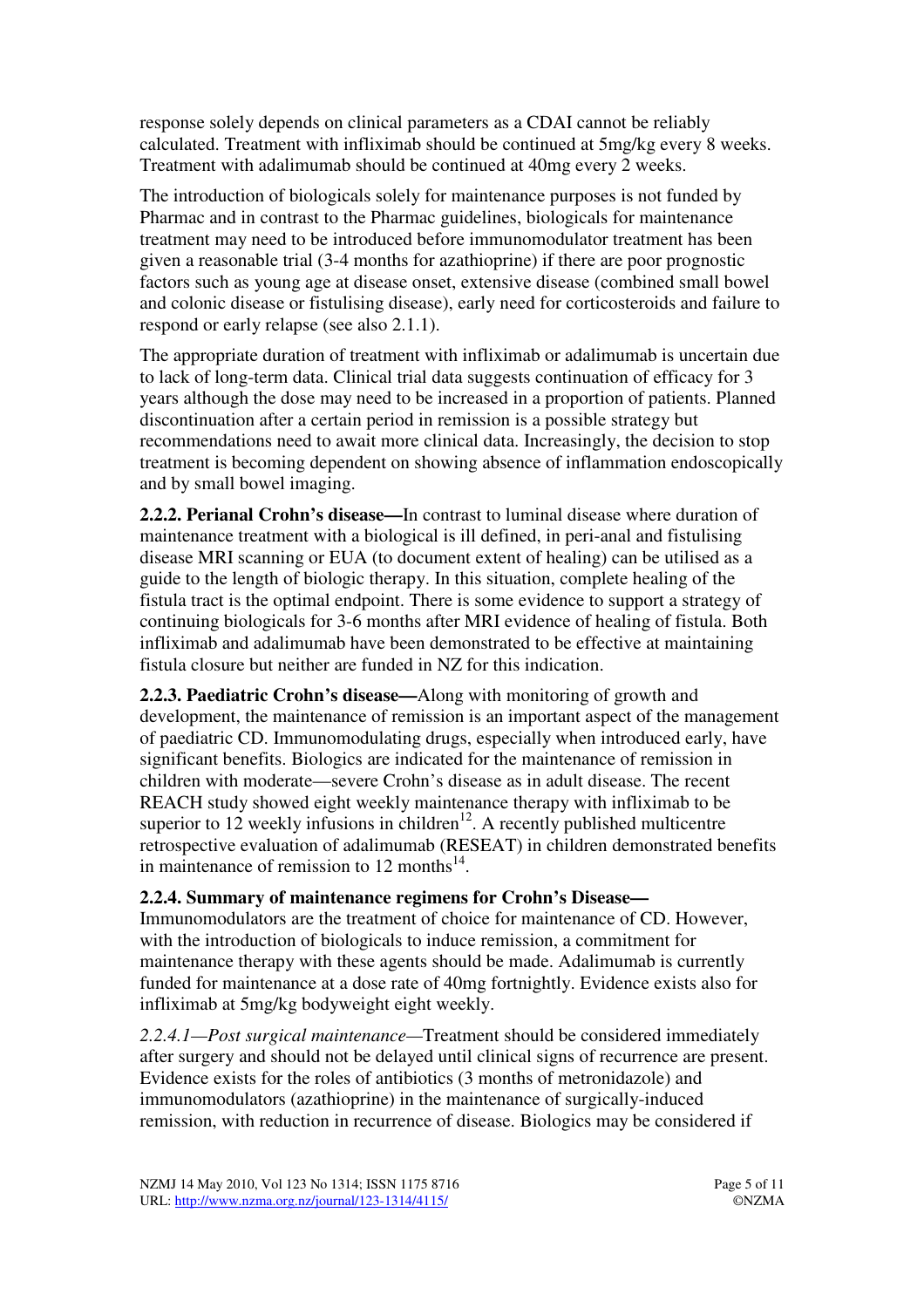immunomodulators fail or cannot be used due to intolerance or contraindications and prognostic factors predict early recurrence (in the first 6 months). Furthermore, biologicals should be considered if there is a high risk of severe disease recurrence (such as at second or greater resection). It is currently too early to recommend routine biologic use although one RCT shows that infliximab is more effective than placebo in the post-operative patient. Although there is little data on the role of infliximab in the peri-operative setting, there is a suggestion of increased rates of peri-operative sepsis. Neither biological is funded for this indication in NZ.

## **2.3. Stopping biological drugs**

Response to biological drugs is often early and dramatic and is usually observed within 10-12 weeks. Patients who do not respond to one biological drug (primary nonresponders), or have an adverse outcome, should have this medication ceased. Another biologic agent can then be considered, obviously along with other options such as surgery.

Some patients will have decreased effectiveness of biologic treatment over time. This is often observed with recurrent symptoms prior to the next drug administration.

There are currently three potential options for patients who lose response to biologic drugs (secondary non-responders): The frequency of administration can be increased (e.g. four weekly infliximab or weekly adalimumab) or the dose can be changed (infliximab can be increased to 10mg/kg bodyweight 8-weekly, no published data is available for an increased adalimumab dosage). If either of these options are undertaken, attempts should be made to revert to standard protocols once remission has been restored. If these options fail, as a third possibility, there is evidence supporting a change from infliximab to adalimumab. While the data are less strong supporting the reverse, infliximab after adalimumab can be tried.

If patients have a prolonged remission on a biologic drug then consideration can be given to stopping the drug. This decision needs to be made with a thorough knowledge of the activity and behaviour of the patient's disease activity (including colonoscopy and appropriate small bowel imaging). Alternative immunosuppression may be required as a maintenance agent in this setting if the biologic is ceased.

## **3. Ulcerative Colitis**

Biologicals are not funded in NZ for the use in ulcerative colitis (UC) but may be used on a DHB by DHB basis depending on clinician and management decisions. However, infliximab has been shown to be efficacious in randomised placebocontrolled clinical trials. A similar trial has recently completed recruitment for adalimumab and should be reported in the next two years.

### **3.1. Induction of remission**

**3.1.1. Acute fulminant colitis—Close consultation with a colorectal surgeon is** recommended for the successful treatment of these patients. Intravenous steroids are the treatment of choice but if these fail, i.v. ciclosporin or infliximab are superior to placebo. The choice of an agent may be guided by previous therapy (e.g. in previous immunomodulator naïve patients i.v. ciclosporin might be attempted). With the use of infliximab, a response within 10 days can be anticipated. Infliximab at 5mg/kg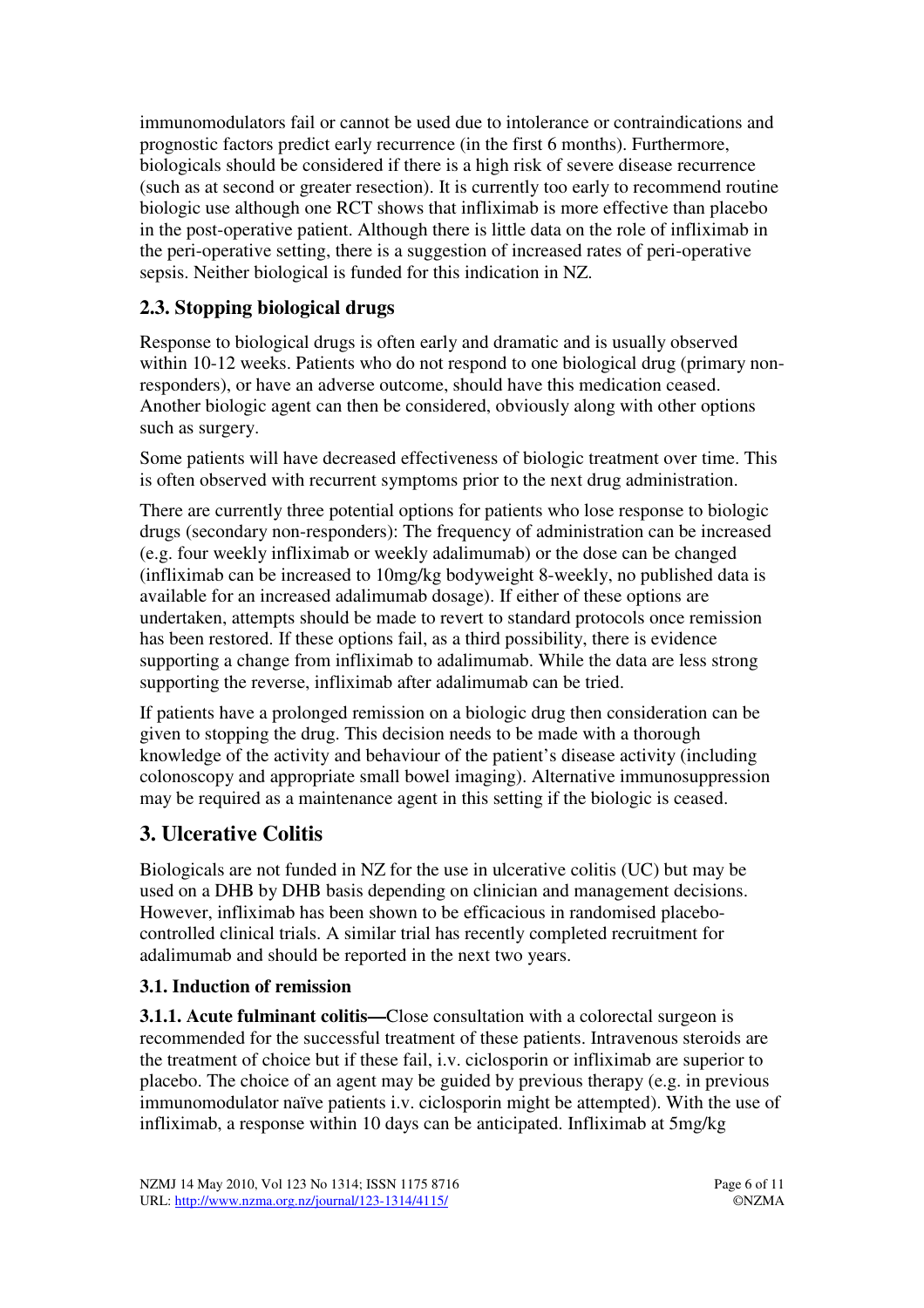bodyweight has been shown to reduce the colectomy rate by 50% within the current admission and this response is sustained for a two-year period.

There are currently no DBRCTs available to recommend the use of adalimumab in this setting.

**3.1.2. Moderate-to-severe UC—**In accordance to regimens used for the induction of remission of Crohn's Disease, infliximab should be considered in patients who fail first line therapies. These include high dose oral + rectal 5-ASA, corticosteroids and immunomodulators. The use of maintenance corticosteroids or repeated corticosteroids should be avoided.

**3.2 Maintenance of Remission—**Infliximab is superior to placebo in patients who fail first line therapies (as above). In such patients, surgical options and the long term risk of colorectal dysplasia should also be discussed. Azathioprine treatment prior to acute presentation should be reviewed as this may not have been used for an adequate duration or at adequate dose to achieve maximal efficacy. Maintenance infliximab will be a strategy that is appropriate for a small proportion of patients who have achieved remission with acute treatment. If this approach is chosen then infliximab should be used in combination with immunomodulators to increase efficacy. This approach is unclear for other biologicals.

## **3.3. Paediatric ulcerative colitis**

There are no DBRCTs of biological drugs in paediatric UC patients. However, a large prospective multicentre study in North America has recently demonstrated that infliximab is efficacious in children who have failed to respond to intravenous CS for moderate-to-severe colitis $^{12, 14}$ .

## **3.4. Summary of treatment regimens for ulcerative colitis**

In UC, surgery is available as a potentially curative treatment option. Therefore, high cost and high risk medications such as biologicals are less favourable in complex and difficult patients. Infliximab has a role in patients with a fulminant presentation despite immunomodulator therapy to bridge the patient for elective surgery. Dosing regimens are similar to CD.

## **4. Safety Considerations**

## **4.1. Infusion reactions (infliximab)**

These are uncommon and therefore routine pre-medication is not advised. However, in patients with a previous reaction, pre-medication with intravenous hydrocortisone, co-prescription of immunomodulators and scheduled maintenance rather than episodic use is recommended. Observations of vital signs should be taken every 30 minutes during the infusion and for 1 hour post infusion. For the first infusion, the infusion rate should be reduced according to the manufacturer's specifications (http://www.medsafe.govt.nz/profs/datasheet/r/Remicadeinj.htm).

Patients should be monitored for infusion reactions like hypertension, headache, skin rashes, hives, flu-like symptoms and chills. The manufacturer's infusion guide should be consulted with regards to the management of mild, moderate and severe reactions.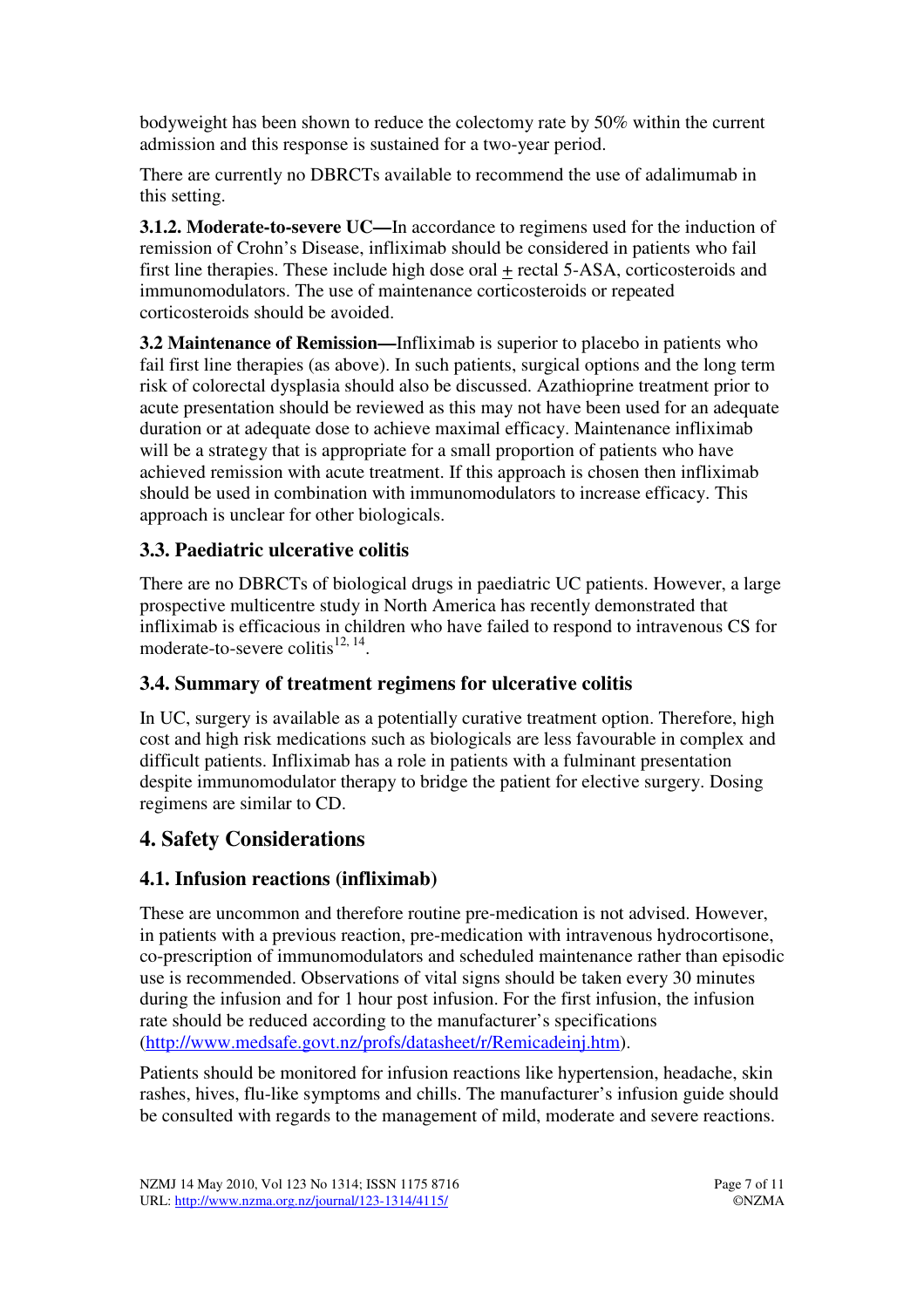## **4.2. Injection site reactions (adalimumab)**

The most common reactions are redness, rash, swelling, itching or bruising but these are mild and lead to local irritation only. Patients should be advised to place a cold, damp towel or ice pack on the affected injection site for 10-15 minutes every 1-2 hours. Patients should be well trained with injection technique and advised to rotate injection sites. Each new injection site should be given at least 3 cm from the previous site. For further information, the manufacturer's datasheet should be consulted (http://www.medsafe.govt.nz/profs/datasheet/h/Humirainj.htm).

## **4.3. Malignancies**

Early reports indicated an increased risk of malignancies with the use of biologicals. These reports stem mainly from the rheumatological literature and it remains unclear if these results can be extrapolated to the use of biologicals in gastroenterological disorders. There may be an increased risk of developing non-Hodgkin lymphoma in the older population. A number of alarming reports have emerged regarding the risk of the development of hepatocellular T-cell lymphoma in young males usually when co-prescribed with immunomodulators. This led to the recommendation that the introduction of biologicals in this patient group needs to be cautiously evaluated.

### **4.4. Risk of Infection**

All immunosuppressing medications increase the risk of opportunistic infections. Evidence, mainly from the rheumatological literature, indicates that the risk of such infections is related to the number of immunosuppressing agents a patient is taking and the patients' age. A thorough pre-treatment screening of the patient including immunisation status and risk factors can help to minimise the risk of opportunistic infections and complications.

### **4.4.1. Screening and Vaccination Summary**

#### **Table 3. Pre treatment for infectious diseases**

|                 | <b>PreTreatment Screening</b>                 | <b>Considerations</b>             |
|-----------------|-----------------------------------------------|-----------------------------------|
| TB              | Preferential use of Interferon Gamma release  | Low threshold to check CXR.       |
|                 | assay (QuantiFeron Gold) but                  | Presence of findings consistent   |
|                 | TB skin testing may also be used $(\geq 5$ mm | with old TB mandates treatment    |
|                 | threshold).                                   | for latent TB.                    |
| Viral Hepatitis | Hep $A \& C$ antibodies                       | Hep B titres should be checked in |
|                 | Hep B surface antigen, anti-surface           | vaccinated individuals and        |
|                 | antibody, anti-core antibody. In highly       | booster vaccine offered if        |
|                 | suspicious cases, consider serum Hep B        | inadequate.                       |
|                 | and/or C viral PCR.                           |                                   |
| Varicella       | Vaccinate unless:                             |                                   |
|                 | 1) Clear history of Chickenpox, 2) Herpes     |                                   |
|                 | Zoster, 3) lab confirmed exposure or 4)       |                                   |
|                 | adequate vaccination                          |                                   |
| <b>HIV</b>      | Check antibody in patients with any risk      |                                   |
|                 | factor for sexually transmitted illnesses or  |                                   |
|                 | other risky behaviour/exposures.              |                                   |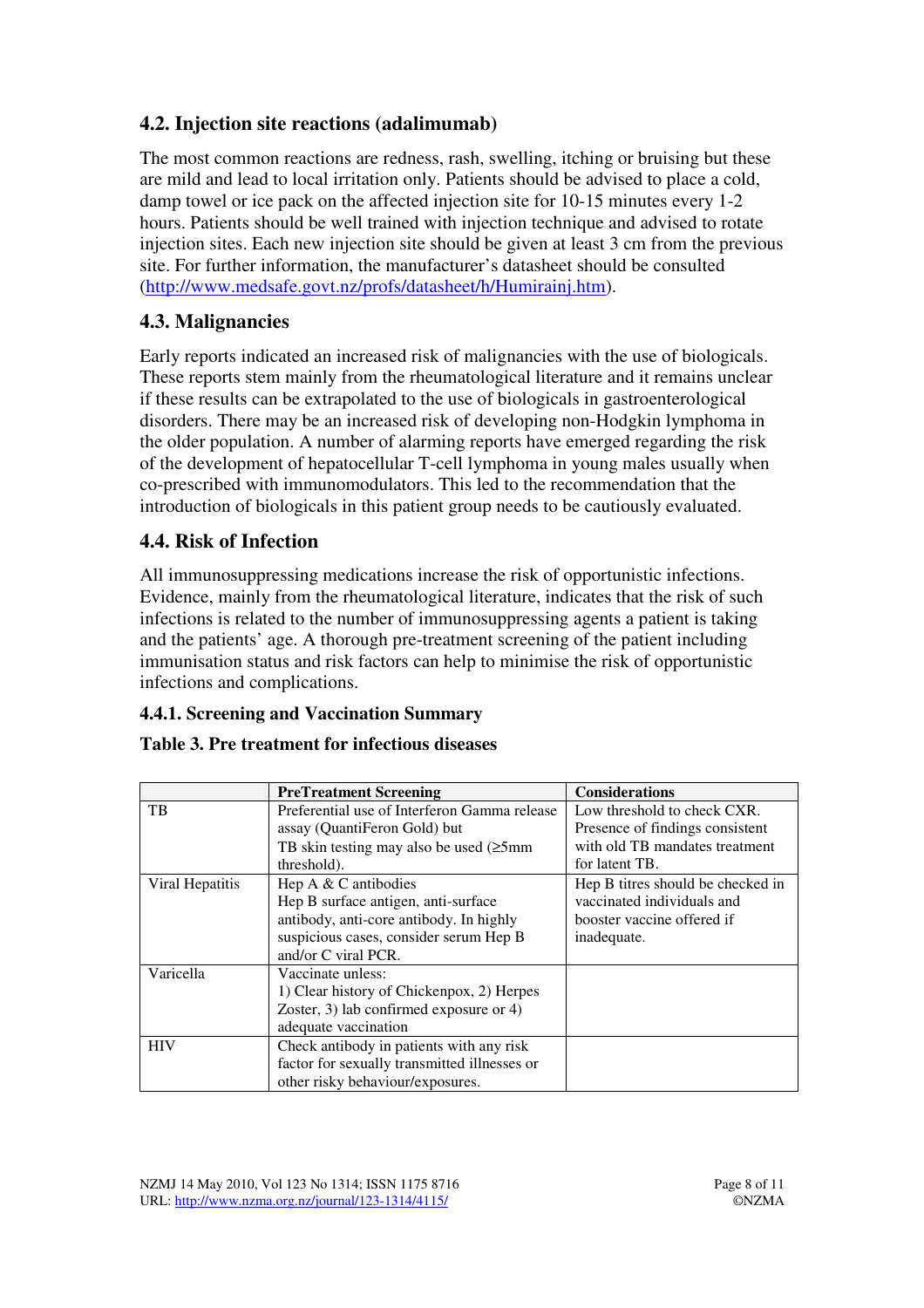| <b>Vaccine</b>                   | <b>Notes</b>                                   | <b>Schedule</b>    |
|----------------------------------|------------------------------------------------|--------------------|
| Ensure all childhood vaccination | Most adults will require 10 year maintenance   |                    |
| series are up to date.           | Tetanus booster (in NZ this is aDT—Diptheria & |                    |
|                                  | Tetanus)                                       |                    |
| Pneumococcal vaccine             | every 5 years                                  | One dose           |
|                                  |                                                |                    |
| Influenza                        | Epidemic – yearly                              | One dose           |
|                                  | Pandemic - if available                        |                    |
|                                  | (give on or off therapy)                       |                    |
| <b>HPV</b>                       | for females aged 9-26 years                    | Three doses        |
|                                  |                                                | $0,2, \& 6$ months |
| Travel/Exposure specific         | Yellow Fever (Live), Polio, Japanese           |                    |
| vaccinations as indicated        | Encephalitis, Typhoid, Rabies, etc.            |                    |
| Varicella                        | <b>Live Vaccine</b>                            | 2 doses            |
|                                  | Finish vaccination at least three weeks before | 4 weeks apart      |
|                                  | immune modulating therapy                      |                    |
| Hep A                            |                                                | 2 doses            |
|                                  |                                                | $0 & 6$ months     |
| Hep B                            | boost if Hep B titre inadequate                | 3 doses            |
|                                  |                                                | $0,1, \& 6$ months |

#### **Table 4: Vaccination Summary**

Vaccination with inactivated vaccines may be given with biologic therapy however, it must be noted that that the efficacy of vaccination in this setting may be less effective.

**Live Vaccines** are contraindicated if the patient is on immune suppressive therapy (may be given if the patient is on prednisone < 20mg/day and has been off all other immune suppression for at least three months).

**4.4.2. Specific Infections—**The increased overall use and especially the combination of different agents affecting the immune system in the treatment of IBD has led to an increase in opportunistic infections. Albeit still the exception, many questions regarding prevention, diagnosis and treatment of the immunosuppressed patient remain unanswered.

*4.4.2.1. Mycobacterium tuberculosis*—Patients should have no evidence of active or latent TB at the time of treatment. All patients should undergo a detailed medical and travel history, a CXR and *in vitro* testing for Interferon Gamma release (QuantiFeron Gold, T-SPOT.TB). QuantiFeron Gold has the benefit of giving an indeterminate result rather than a false negative. In this instance, the test should be repeated before treatment with biological is initiated. A history of contact with patients with TB, travel to TB endemic areas and other risk behaviours should be sought and may be most important where other testing is indeterminate.

In patients with active tuberculosis, consultation with Respiratory Medicine and/or Infectious Diseases is strongly advised. Generally, active TB should be treated first and if clearly responding to treatment, biologic therapy may be instituted with close monitoring. Patients developing TB whilst on biological therapy will require individualised treatment in conjunction with Respiratory Medicine and/or Infectious Diseases. These patients have been successfully treated while continuing biologic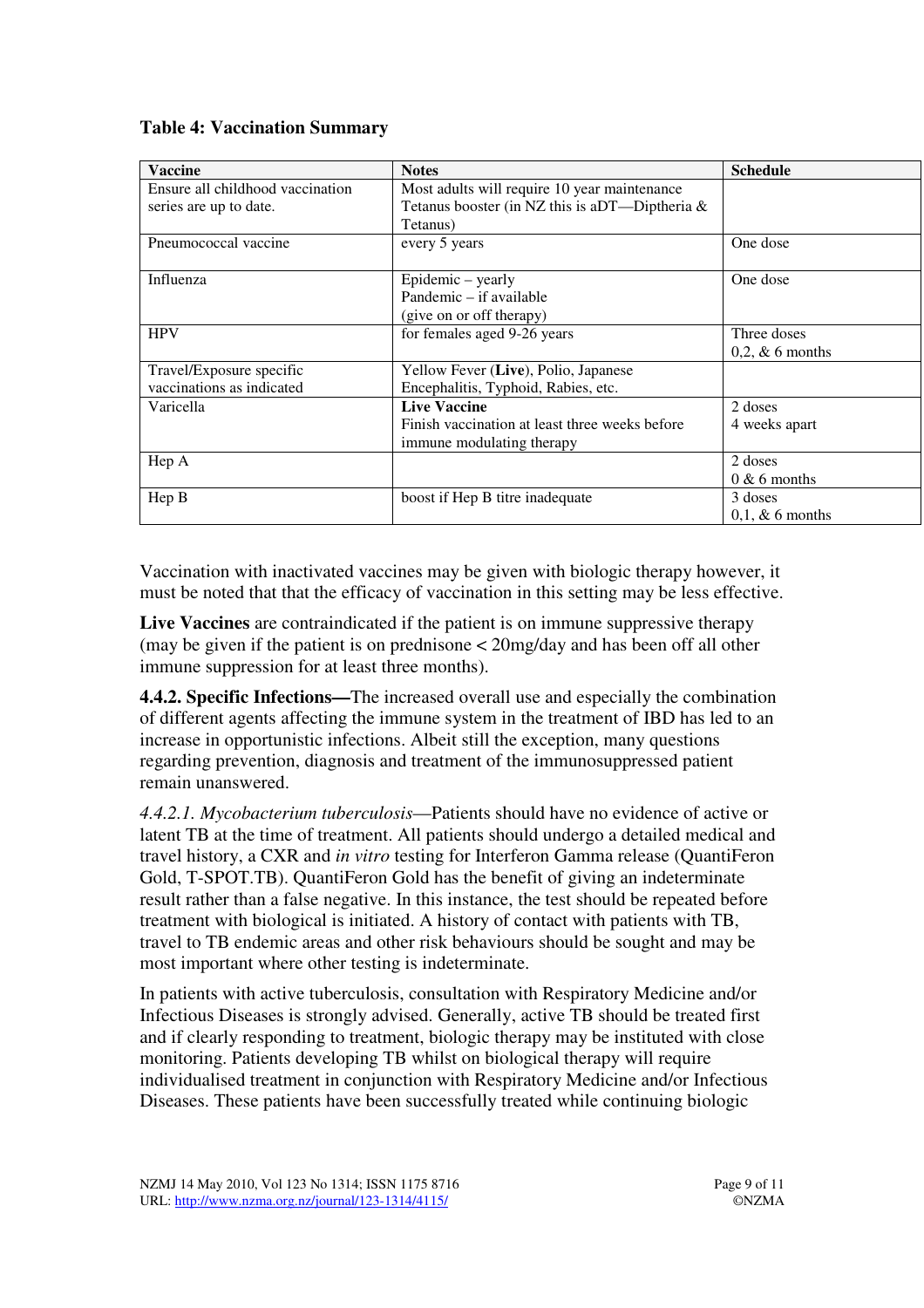therapy but will require close monitoring and possibly directly observed therapy (DOT).

*4.4.2.2. Varicella Zoster Virus—*Attempt to vaccinate unless there is a clear history of Chicken pox, Herpes Zoster and/or lab confirmation of immunity. Active infection should resolve completely before therapy. Generally this is the case by crusting of skin lesions or resolution of relevant organ injury in multisystem disease.

*4.4.2.3. Hepatitis B—*Concurrent suppressive therapy (non-interferon) is required in those with Hep B surface Antigen positive status.

*4.4.2.4. Hepatitis C—*Generally no specific action needs to be taken.

*4.4.2.5. Influenza*—Yearly vaccination on or off therapy*.*

*4.4.2.6. Human Immunodeficiency Virus—*Co-management with HIV physician is required. The infection is not a barrier to treatment *per se.*

*4.4.2.7. Human Papilloma Virus—*Ensure females have regular yearly cervical smears that do not indicate premalignant lesions. 3-dose HPV vaccination is prudent in females aged 9-26 years.

*4.4.2.8. Diarrhoea—Clostridium difficile* enterocolitis should be excluded, especially in patients recently hospitalized or with recent or current antibiotic usage. In New Zealand it may be prudent to consider *Giardia, Cryptosporidium* and *Campylobacter* in certain patients with exposure to fresh water outdoors or in outbreak situations. Norovirus can cause episodic outbreaks in some communities and hospitals.

*4.4.2.9. Cytomeglovirus—*Simple antibody screening (IgG, IgM) is recommended.

*4.4.2.10—Non-endemic infections—*Consider travel history—especially to areas with endemic Fungi (Histoplasmosis—North & South America, Africa, Coccidiomycosis—Southwest US). Screening for tropical infectious diseases will be guided by country of origin.

## **5. Concluding Remarks**

Biological agents used for appropriate indications in CD or UC can improve clinical outcomes significantly. Commencement of a biological agent in IBD should be preceded by clear discussion and identification of the potential risks and benefits for the individual patient. Dosing with biologicals should be undertaken using currently available evidence with appropriate monitoring and follow-up and should take the NZ context into account.

**Author information:** Michael Schultz, Senior Lecturer and Gastroenterologist, University of Otago, Dunedin School of Medicine and Otago District Health Board, Dunedin; Richard Gearry, Associate Professor, Department of Medicine, University of Otago, Christchurch and Department of Gastroenterology, Christchurch Hospital, Christchurch; Russell Walmsley, Gastroenterologist and General Physician, Waitemata District Health Board, Auckland; Clinical Senior Lecturer in Medicine, Auckland University, Auckland; Andrew S Day, Associate Professor, Paediatric Gastroenterology, Christchurch Hospital and Department of Paediatrics, University of Otago, Christchurch, Christchurch; Alan Fraser, Gastroenterologist, Department of Medicine, University of Auckland, Auckland; John Wyeth, Gastroenterologist,